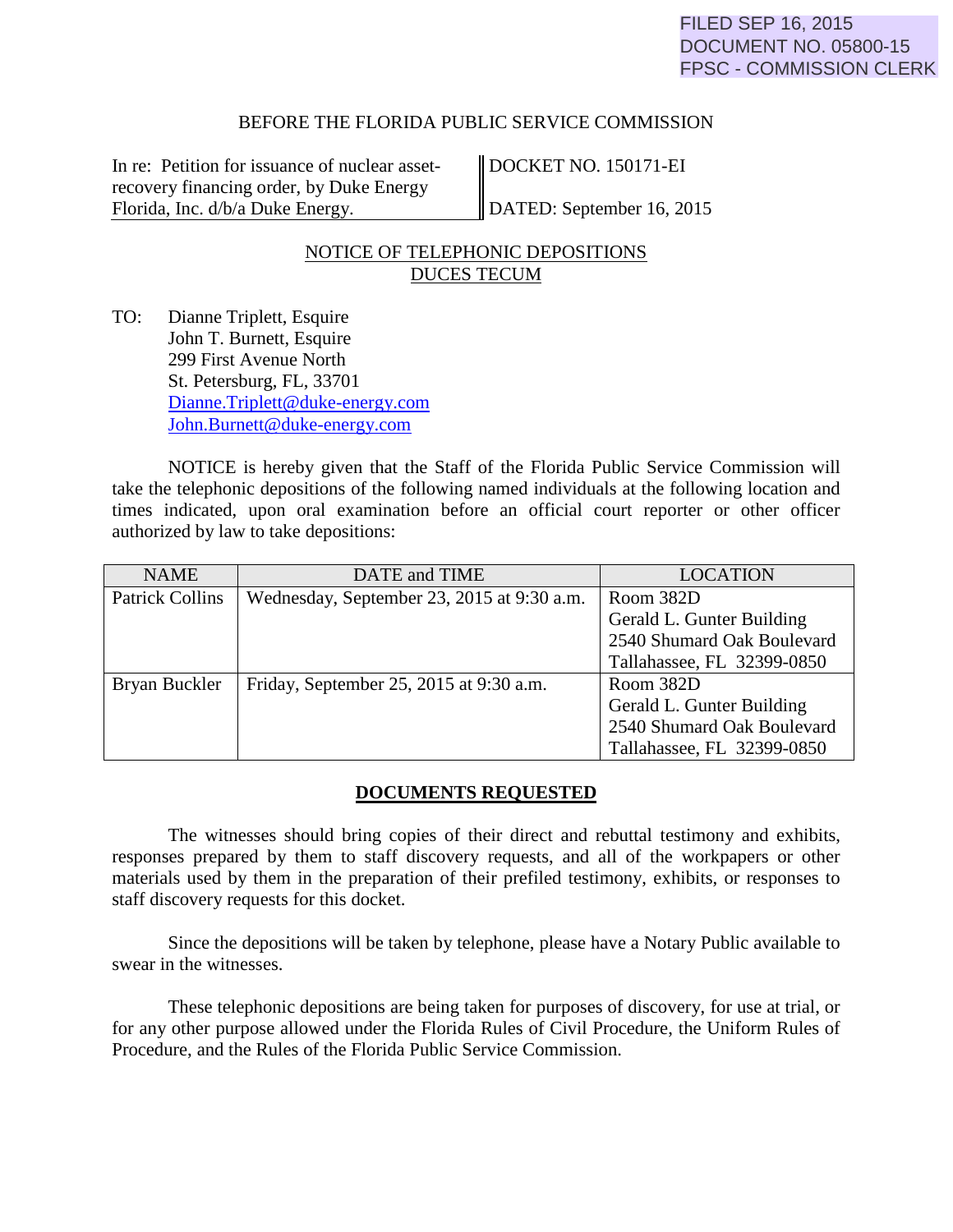### NOTICE OF TELEPHONIC DEPOSITIONS DUCES TECUM DOCKET NO. 150171-EI PAGE 2

Please note that parties may participate in these depositions by calling 1-888-670-3525, conference code **3498283979 then #**, at the scheduled time. Parties may also attend in person.

In accordance with the Americans with Disabilities Act, persons needing a special accommodation to participate at these depositions should contact the Office of Commission Clerk no later than five days prior to the deposition at 2540 Shumard Oak Boulevard, Tallahassee, Florida 32399-0850, via 1-800-955-8770 (Voice) or 1-800-955-8771 (TDD), Florida Relay Service.

Please govern yourselves accordingly.

/s/ *Rosanne Gervasi*

ROSANNE GERVASI Senior Attorney, Office of the General Counsel

FLORIDA PUBLIC SERVICE COMMISSION 2540 Shumard Oak Blvd. Tallahassee, FL 32399-0850 rgervasi@psc.state.fl.us (850) 413-6224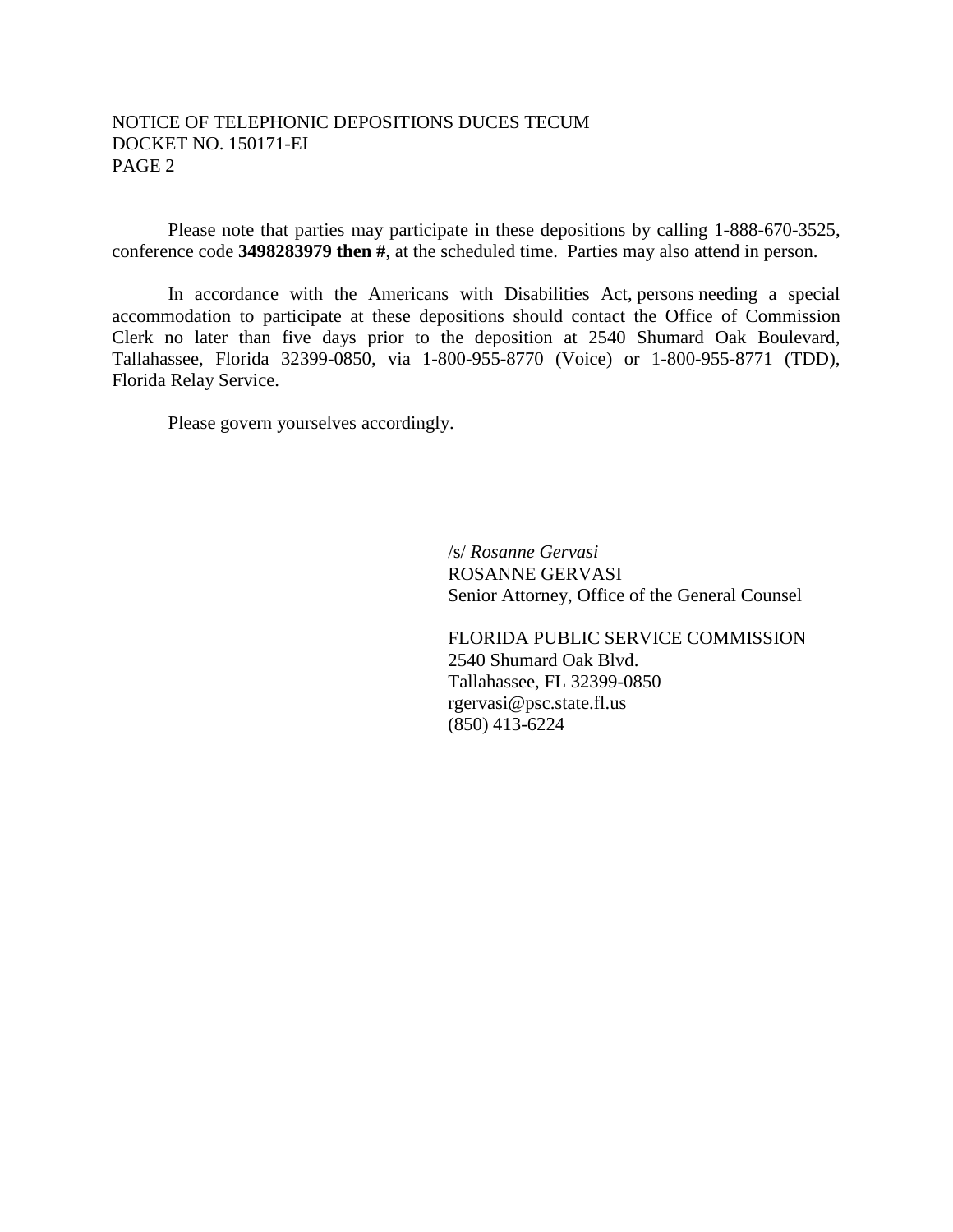NOTICE OF TELEPHONIC DEPOSITIONS DUCES TECUM DOCKET NO. 150171-EI PAGE 3

# CERTIFICATE OF OATH

| me to tell the truth.                                                                                                                                                                                                                                                                                                                                                                                                           |                      |  |
|---------------------------------------------------------------------------------------------------------------------------------------------------------------------------------------------------------------------------------------------------------------------------------------------------------------------------------------------------------------------------------------------------------------------------------|----------------------|--|
| WITNESS my hand and official seal in the City of ________________________, County of                                                                                                                                                                                                                                                                                                                                            |                      |  |
| $\frac{1}{\sqrt{1-\frac{1}{2}}}\frac{1}{\sqrt{1-\frac{1}{2}}}\frac{1}{\sqrt{1-\frac{1}{2}}}\frac{1}{\sqrt{1-\frac{1}{2}}}\frac{1}{\sqrt{1-\frac{1}{2}}}\frac{1}{\sqrt{1-\frac{1}{2}}}\frac{1}{\sqrt{1-\frac{1}{2}}}\frac{1}{\sqrt{1-\frac{1}{2}}}\frac{1}{\sqrt{1-\frac{1}{2}}}\frac{1}{\sqrt{1-\frac{1}{2}}}\frac{1}{\sqrt{1-\frac{1}{2}}}\frac{1}{\sqrt{1-\frac{1}{2}}}\frac{1}{\sqrt{1-\frac{1}{2}}}\frac{1}{\sqrt{1-\frac{$ |                      |  |
|                                                                                                                                                                                                                                                                                                                                                                                                                                 |                      |  |
|                                                                                                                                                                                                                                                                                                                                                                                                                                 |                      |  |
|                                                                                                                                                                                                                                                                                                                                                                                                                                 |                      |  |
|                                                                                                                                                                                                                                                                                                                                                                                                                                 | <b>Notary Public</b> |  |
|                                                                                                                                                                                                                                                                                                                                                                                                                                 |                      |  |
|                                                                                                                                                                                                                                                                                                                                                                                                                                 |                      |  |
| Personally known ___________ OR produced identification _________.                                                                                                                                                                                                                                                                                                                                                              |                      |  |
|                                                                                                                                                                                                                                                                                                                                                                                                                                 |                      |  |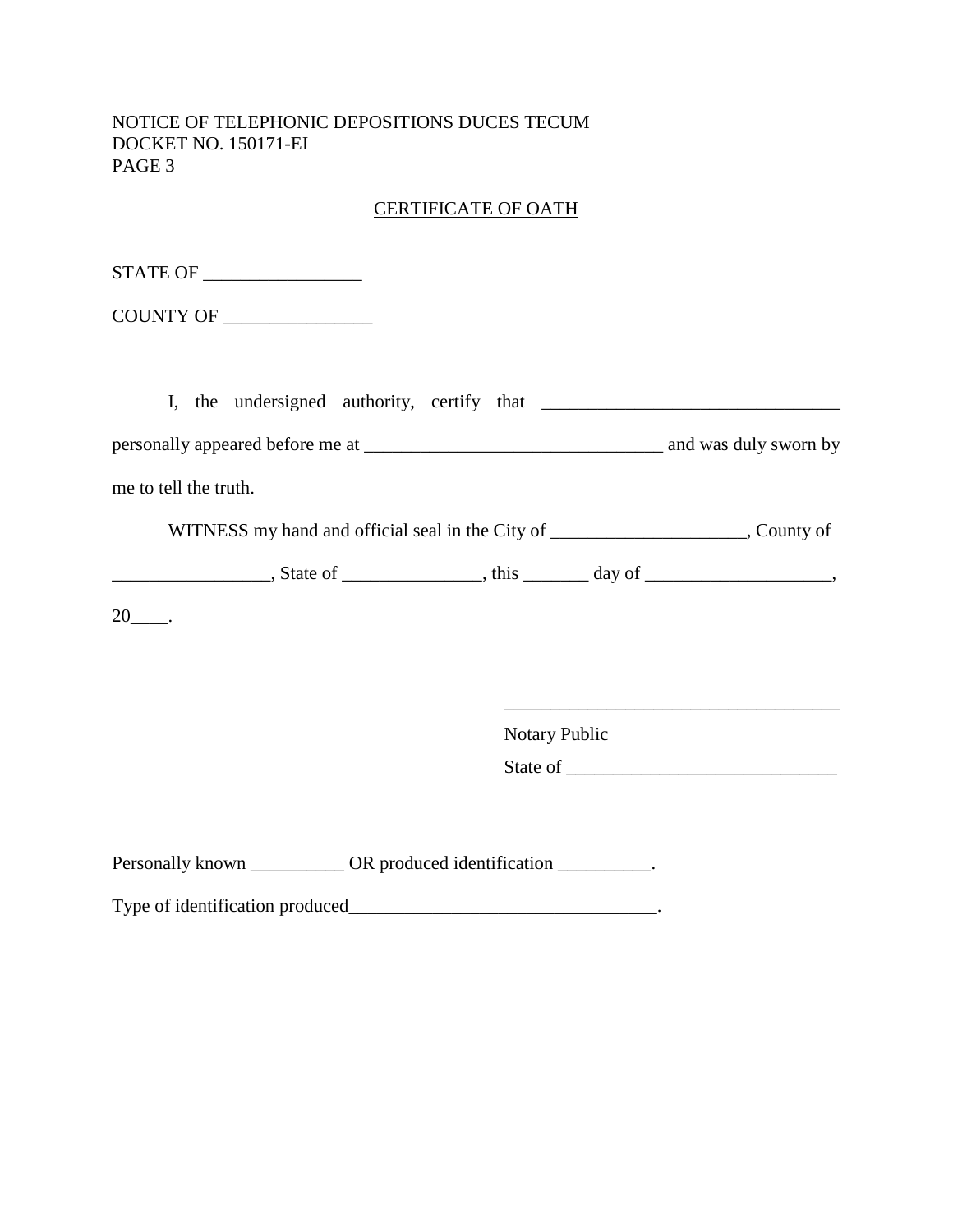#### BEFORE THE FLORIDA PUBLIC SERVICE COMMISSION

In re: In re: Petition for issuance of nuclear DOCKET NO. asset-recovery financing order, by Duke Energy Florida, Inc. d/b/a Duke Energy. FILED: September 16, 2015

#### CERTIFICATE OF SERVICE

I HEREBY CERTIFY that the foregoing Notice of Telephonic Depositions Duces Tecum was furnished by electronic mail to Dianne Triplett and John T. Burnett, Esquires, 299 First Avenue North, St. Petersburg, FL, 33701, [Dianne.Triplett@duke-energy.com,](mailto:Dianne.Triplett@duke-energy.com) John.Burnett@duke-energy.com, and that a copy of same was furnished to the following by

electronic mail on this 16th day of September, 2015.

James W. Brew Owen J. Kopon c/o Stone Law Firm, Eighth Floor, West Tower 1025 Thomas Jefferson Street, NW Washington, D.C. 20007-0800 [jbrew@smxblaw.com](mailto:jbrew@smxblaw.com) [ojk@smxblaw.com](mailto:ojk@smxblaw.com)

Jon C. Moyle Jr. Karen Putnal c/o Moyle Law Firm, P.A. 118 North Gadsden Street Tallahassee, FL 32301 [Jmoyle@moylelaw.com](mailto:Jmoyle@moylelaw.com)

J.R. Kelly Charles Rehwinkel c/o The Florida Legislature 111 W. Madison Street Room 812 Tallahassee, FL 32399-1400 [Kelly.JR@leg.state.fl.us](mailto:Kelly.JR@leg.state.fl.us) [Rehwinkel.Charles@leg.state.fl.us](mailto:Rehwinkel.Charles@leg.state.fl.us)

Robert Scheffel Wright John T. LaVia, III Gardner, Bist, Bowden, Bush, Dee, LaVia & Wright, P.A. 1300 Thomaswood Drive Tallahassee, FL 32308 [schef@gbwlegal.com](mailto:schef@gbwlegal.com) [jlavia@gbwlegal.com](mailto:jlavia@gbwlegal.com)